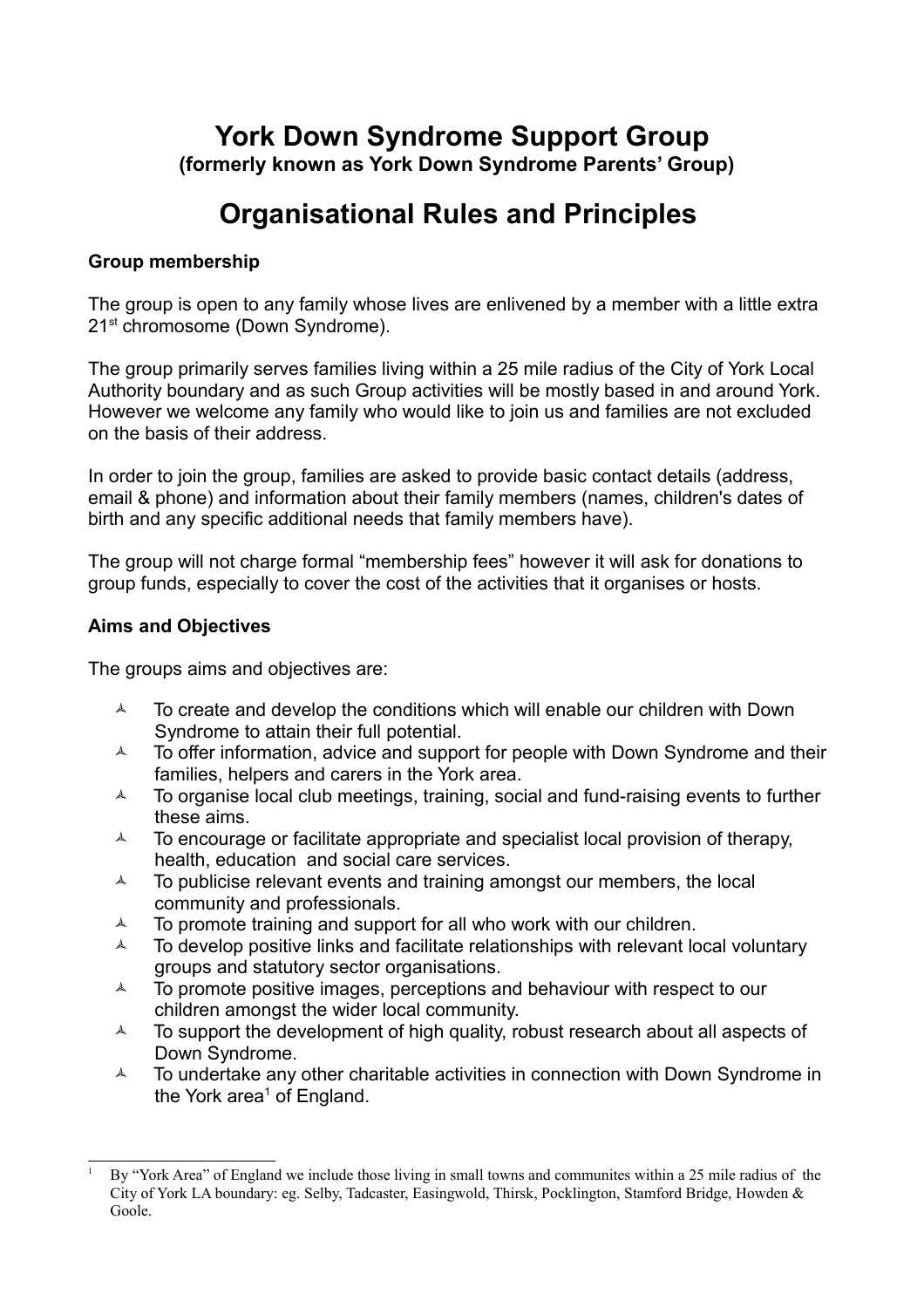# **Annual General Meeting**

The Annual General Meeting of the group will take place in October – or on a date as near to that time as can be arranged.

# **The Committee**

The committee comprises of 9 members, 3 of whom hold the formal executive roles of Chair, Secretary and Treasurer. The committee will be subject to re-election on an annual basis at the annual general meeting. A formal election will take place should more than 9 group members be nominated for committee membership (either by themselves or other members).

# **Committee meetings**

Committee meetings will take place every three months, with subject specific meetings taking place as required in between.

To be quorate, 4 committee members need to be in attendance.

In the event of a tied vote the Chair has the casting vote.

If a committee member or their representative fails to attend 3 consecutive committee meetings, failing to contribute to the business of the group, their committee membership can be reviewed.

The partner/spouse (or another close family representative) of a committee member may attend a committee meeting on behalf of the committee member if required.

Once approved, minutes of the committee meetings are to be placed on the web pages of our website on the non-public pages which are accessible to members of the group.

#### **Downs Syndrome Association Affiliation**

The Group has sought and acquired formal affiliation to the national charity *"Down's Syndrome Association" (DSA).* As such the group is required to follow and maintain the rules associated with its affiliation status.

The Group is an organisation which exists independently from the DSA and as such is responsible for its own functioning and organisation.

# **Finance**

Authorised signatories for cheques drawn from Group funds will be members of the committee and will include the Group's Chair and Treasurer.

The Group require that at least two authorised signatories sign Group cheques.

In order to claim back funds from the Group for expenses incurred on behalf of the Group, an individual should provide the treasurer with receipts for said expenditure.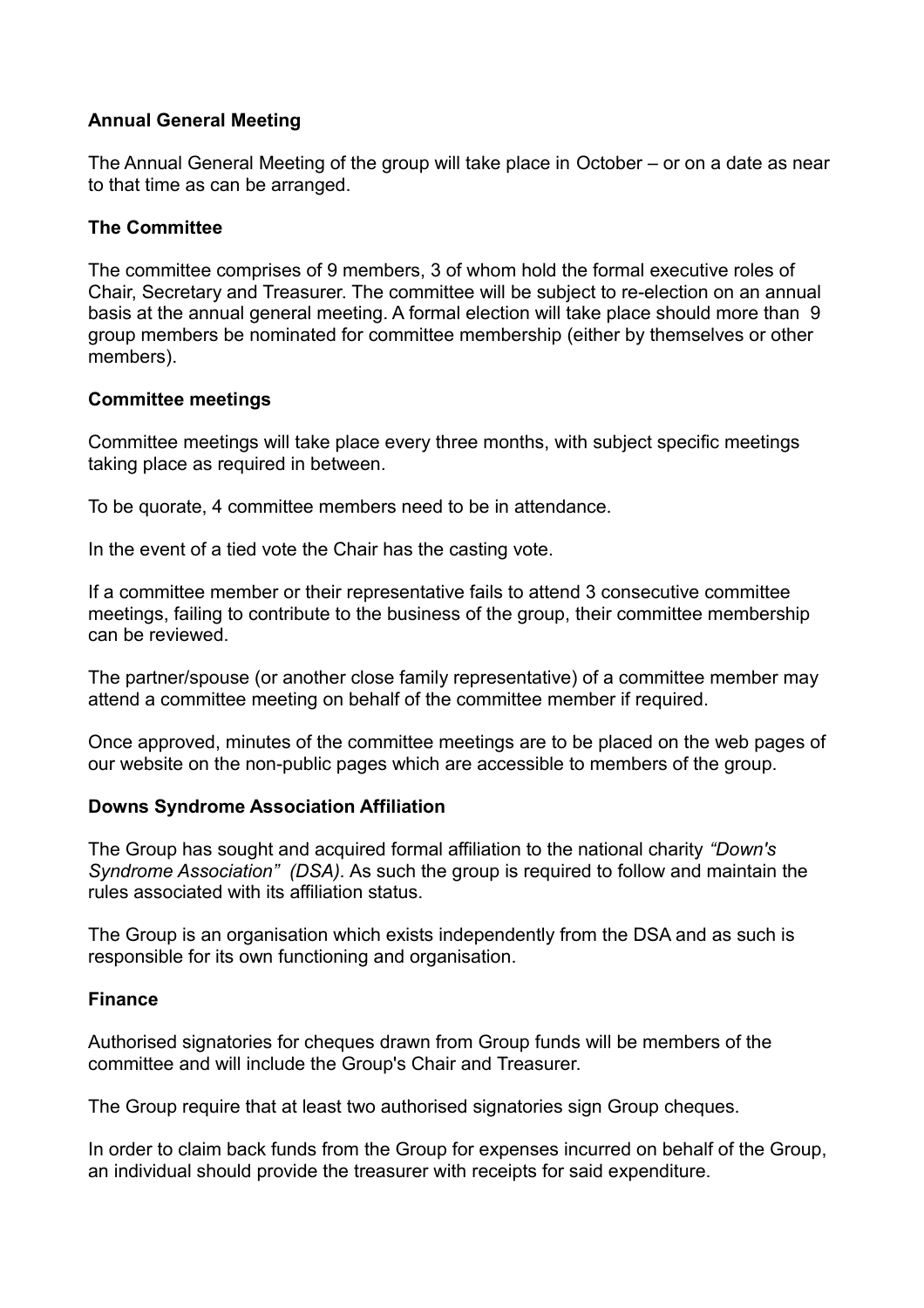If a Group member anticipates incurring expenditure over £200 over the period of the year specifically in relation to their Group role, a budget for said expenditure should be submitted to the Treasurer.

Budgets should be made subject to approval by the committee.

Expenditure on items over £50 should not be incurred on behalf of the group unless prior agreement has been obtained from the Chair/Treasurer. Any expenditure over £200 should be specifically endorsed by the committee.

In the event that the Group's income is projected to reach over £5000 for the year, the group will begin the process of seeking formal registered charitable status.

In the event that the group is wound up, any group assets will be donated to another local (York or North Yorkshire) based group for families of those with Down Syndrome and/or learning disabilities or (if one can not be agreed upon by the retiring committee) the national Downs Syndrome Association.

#### **Data**

Personal information (Names, contact information and children's names, dates of birth and additional needs) are held securely on a password protected computer file accessible to the Group's secretary.

This personal information will not be shared without specific permission.

Email address information is also held within the Group's "gmail" account which is password protected and accessible to the Group's Secretary, Chair & Treasurer.

Email "group mailings" (e.g. distribution of the newsletter) should normally be undertaken using the "blind copy" function (bcc) to prevent disclosure of personal email addresses.

Personal information pertaining to group activities (eg attendance lists, questionnaire data etc.) is also held on the group's gmail account in Google docs/drive section.

In return for free use of a City of York Childrens Centre, attendees to the 3-21 Saturday Club may be requested to provide their contact information at each attendance. This attendance information will be shared with the host childrens centre.

Any information of a personal nature (e.g. identifiable photos) will not be shared or displayed on group displays or on the group website without the specific permission of the parent or family.

The Group's website has two "faces". The public face contains openly accessible information. Members pages contain information of specific interest to members of the group.

Group members require a "google account" in order to access members pages of the website. They should inform the Group's Secretary with their google user name if they would like access to these members pages.